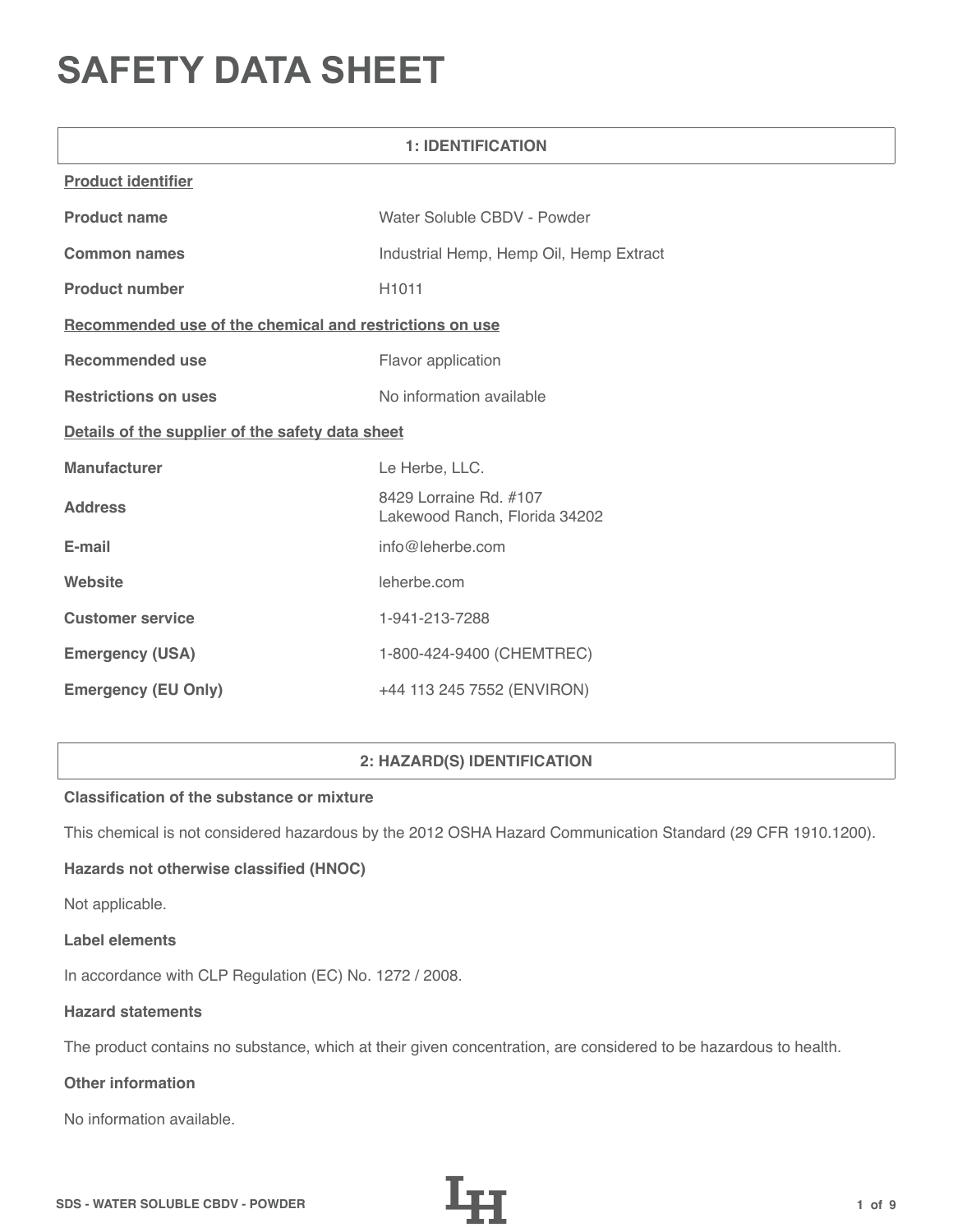# **3: COMPOSITION / INFORMATION ON INGREDIENTS**

**Substance**

| <b>CHEMICAL NAME</b> | $CAS \#$   | EC#       | <b>TRADE SECRET</b> |
|----------------------|------------|-----------|---------------------|
| Hemp oil, ext.       | 89958-21-4 | 289-644-3 | $\star$             |

\*Exact percentage (concentration) of composition has been withheld as a trade secret.

|                                                                            | <b>4: FIRST AID MEASURES</b>                                                                                            |
|----------------------------------------------------------------------------|-------------------------------------------------------------------------------------------------------------------------|
| <b>Description of first aid measures</b>                                   |                                                                                                                         |
| <b>Inhalation</b>                                                          | Move to fresh air.                                                                                                      |
| Eye contact                                                                | Rinse thoroughly with plenty of water for at least 15 minutes, lifting lower<br>and upper eyelids. Consult a physician. |
| <b>Skin contact</b>                                                        | Wash skin with soap and water.                                                                                          |
| Ingestion                                                                  | Clean mouth with water and drink afterwards plenty of water.                                                            |
| Most important symptoms and effects, both acute and delayed                |                                                                                                                         |
| <b>Symptoms</b>                                                            | No information available.                                                                                               |
| Indication of any immediate medical attention and special treatment needed |                                                                                                                         |
| <b>Note to physicians</b>                                                  | Treat symptomatically.                                                                                                  |

|                                                    | <b>5: FIRE FIGHTING MEASURES</b>                                                                                                      |
|----------------------------------------------------|---------------------------------------------------------------------------------------------------------------------------------------|
| Suitable extinguishing media                       | Use extinguishing measures that are appropriate to local circumstances<br>and the surrounding environment.                            |
| Large fire                                         | Use of water spray when fighting fire may be inefficient.                                                                             |
| Unsuitable extinguishing media                     | Do not scatter spilled material with high pressure water streams.                                                                     |
| Specific hazards arising from the<br>chemical      | No information available.                                                                                                             |
| <b>Hazardous combustion products</b>               | Carbon dioxide (CO2).                                                                                                                 |
| <b>Explosion data</b>                              |                                                                                                                                       |
| Sensitivity to mechanical impact                   | None                                                                                                                                  |
| <b>Sensitivity to static discharge</b>             | None                                                                                                                                  |
| Special protective equipment for fire-<br>fighters | Firefighters should wear self-contained breathing apparatus and full<br>firefighting turnout gear. Use personal protection equipment. |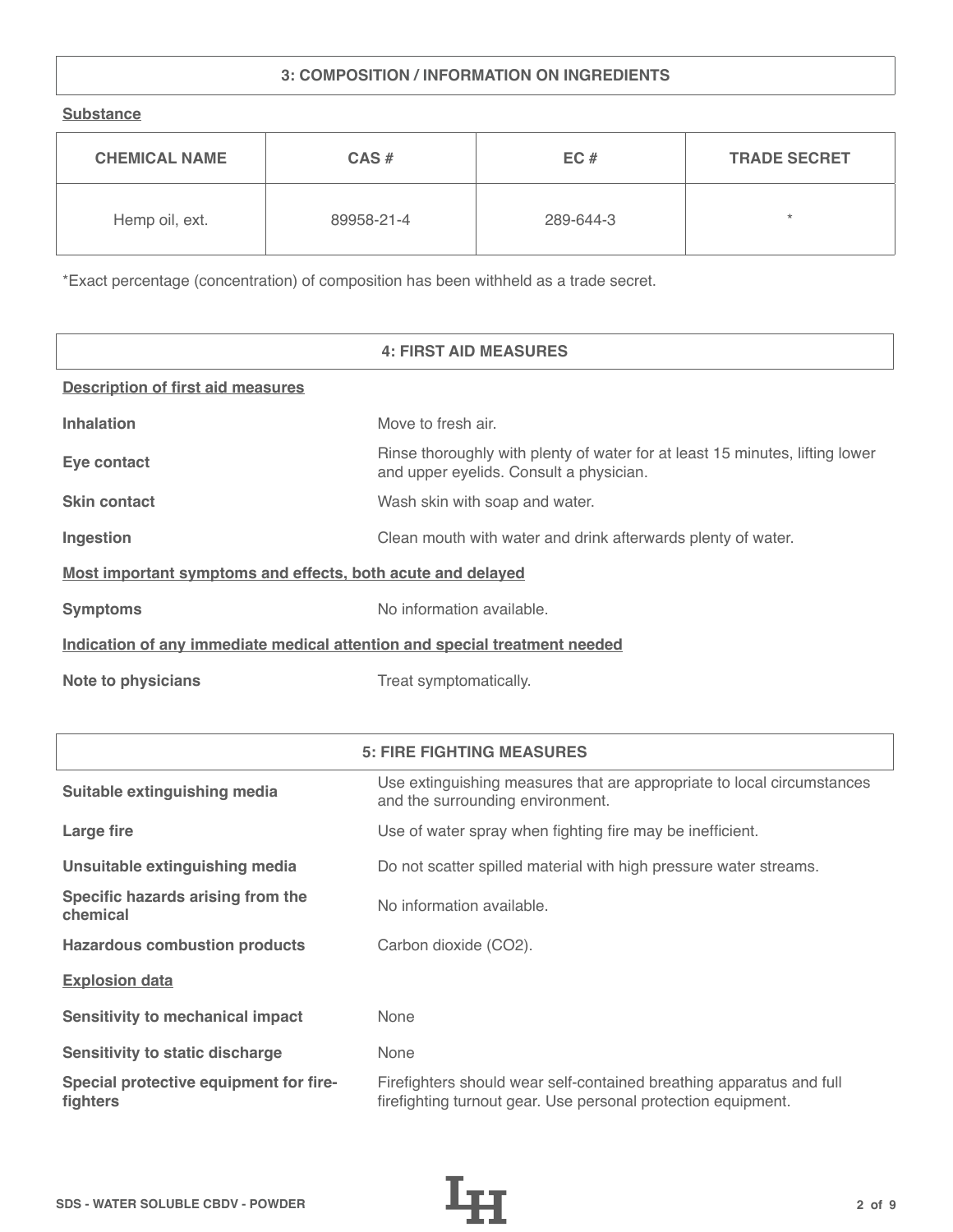#### **6: ACCIDENTAL RELEASE MEASURES**

| Personal precautions, protective equipment and emergency procedures |  |  |  |
|---------------------------------------------------------------------|--|--|--|
|                                                                     |  |  |  |

**Personal precautions** Ensure adequate ventilation.

# **Methods and material for containment and cleaning up**

| <b>Methods for containment</b> | Prevent further leakage or spillage if safe to do so. |
|--------------------------------|-------------------------------------------------------|
|                                |                                                       |

**Methods for cleaning up Pick up and transfer to properly labeled containers.** 

# **7: HANDLING AND STORAGE**

## **Precautions for safe handling**

Advice on safe handling **Handle in accordance with good industrial hygiene and safety practice.** 

## **Conditions for safe storage, including any incompatibilities**

**Storage conditions** Keep container tightly closed in a dark, dry and well-ventilated area.

# **8: EXPOSURE CONTROLS / PERSONAL PROTECTION**

#### **Control parameters**

| <b>Exposure limits</b>                                                | The following ingredients are the only ingredients of the product above<br>the cut-off level (or level that contributes to the hazard classification of the<br>mixture) which have an exposure limit applicable in the region for which<br>this safety data sheet is intended or other recommended limit. At this time,<br>the other relevant constituents have no known exposure limits from the<br>sources listed here. |  |
|-----------------------------------------------------------------------|---------------------------------------------------------------------------------------------------------------------------------------------------------------------------------------------------------------------------------------------------------------------------------------------------------------------------------------------------------------------------------------------------------------------------|--|
| <b>Appropriate engineering controls</b>                               |                                                                                                                                                                                                                                                                                                                                                                                                                           |  |
| <b>Engineering controls</b>                                           | <b>Showers</b>                                                                                                                                                                                                                                                                                                                                                                                                            |  |
|                                                                       | Eyewash stations                                                                                                                                                                                                                                                                                                                                                                                                          |  |
|                                                                       | Ventilation systems                                                                                                                                                                                                                                                                                                                                                                                                       |  |
| Individual protection measures, such as personal protective equipment |                                                                                                                                                                                                                                                                                                                                                                                                                           |  |
| <b>Eye/face protection</b>                                            | No special protective equipment required.                                                                                                                                                                                                                                                                                                                                                                                 |  |
| Skin and body protection                                              | No special protective equipment required.                                                                                                                                                                                                                                                                                                                                                                                 |  |
| <b>Respiratory protection</b>                                         | No protective equipment is needed under normal use conditions. If<br>exposure limits are exceeded or irritation is experienced, ventilation and<br>evacuation may be required.                                                                                                                                                                                                                                            |  |
| <b>General hygiene considerations</b>                                 | Handle in accordance with good industrial hygiene and safety practice.                                                                                                                                                                                                                                                                                                                                                    |  |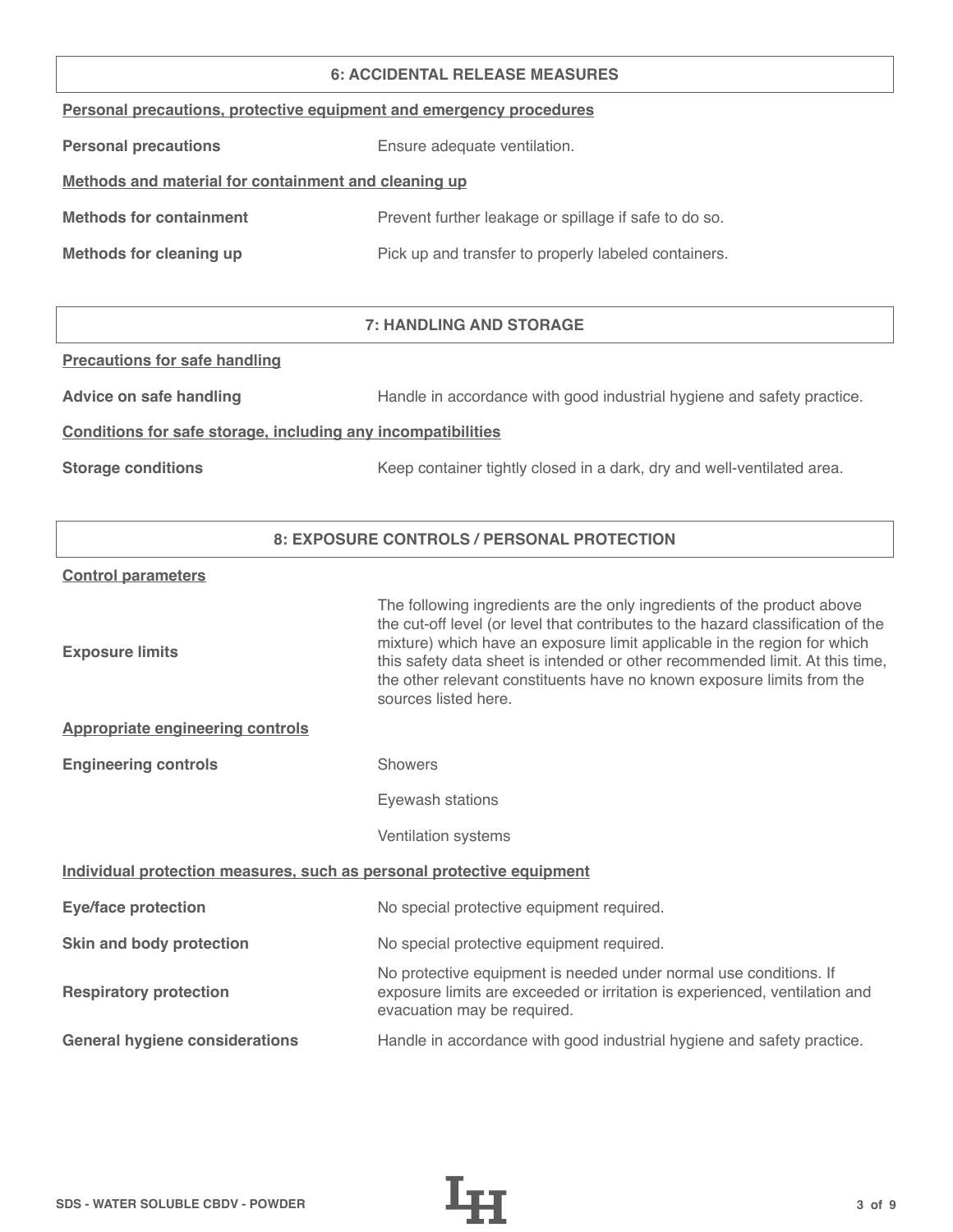## **9: PHYSICAL AND CHEMICAL PROPERTIES**

## **Information on basic physical and chemical properties**

| Powder                                |
|---------------------------------------|
| White to off white                    |
| Odorless                              |
| Solid                                 |
| $4.5 - 6.5$                           |
| No data available.                    |
| No data available.                    |
| No data available.                    |
| No data available.                    |
| No data available.                    |
| No data available.                    |
| No data available.                    |
| No data available.                    |
| No data available.                    |
| No data available.                    |
| No data available.                    |
| No data available.                    |
| Soluble in water. Soluble in ethanol. |
| No data available.                    |
| No data available.                    |
| No data available.                    |
|                                       |

| <b>10: STABILITY AND REACTIVITY</b>       |                                                                          |  |
|-------------------------------------------|--------------------------------------------------------------------------|--|
| <b>Reactivity</b>                         | No information available.                                                |  |
| <b>Chemical stability</b>                 | Stable under normal conditions.                                          |  |
| <b>Possibility of hazardous reactions</b> | None under normal processing.                                            |  |
| <b>Conditions to avoid</b>                | Keep away from artificial light, sunlight, high heat, and high humidity. |  |
| <b>Incompatible materials</b>             | Strong oxidizing agents.                                                 |  |
| <b>Hazardous decomposition products</b>   | None known based on information supplied.                                |  |

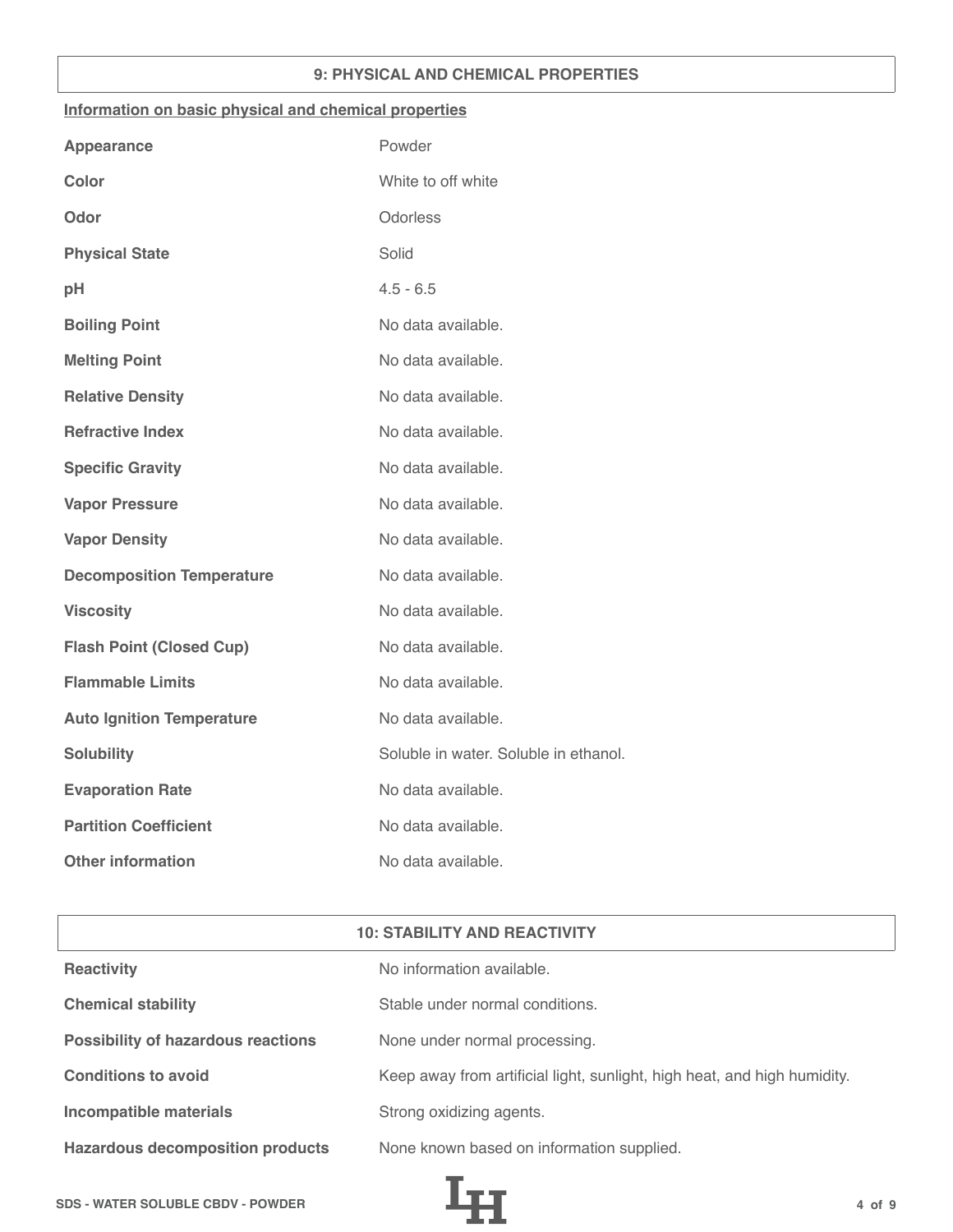## **11: TOXICOLOGICAL INFORMATION**

| Information on likely routes of exposure                                     |                                                                                            |
|------------------------------------------------------------------------------|--------------------------------------------------------------------------------------------|
| <b>Inhalation</b>                                                            | Specific test data for the substance or mixture is not available.                          |
| Eye contact                                                                  | Specific test data for the substance or mixture is not available.                          |
| <b>Skin contact</b>                                                          | Specific test data for the substance or mixture is not available.                          |
| Ingestion                                                                    | Specific test data for the substance or mixture is not available.                          |
| Symptoms related to the physical, chemical and toxicological characteristics |                                                                                            |
| <b>Symptoms</b>                                                              | No information available.                                                                  |
| <b>Acute toxicity</b>                                                        |                                                                                            |
| <b>Numerical measures of toxicity</b>                                        | No information available                                                                   |
|                                                                              | Delayed and immediate effects as well as chronic effects from short and long-term exposure |
| <b>Skin corrosion/irritation</b>                                             | No information available.                                                                  |
| Serious eye damage/eye irritation                                            | No information available.                                                                  |
| <b>Respiratory or skin sensitization</b>                                     | No information available.                                                                  |
| <b>Germ cell mutagenicity</b>                                                | No information available.                                                                  |
| <b>Reproductive toxicity</b>                                                 | No information available.                                                                  |
| <b>STOT - single exposure</b>                                                | No information available.                                                                  |
| <b>STOT - repeated exposure</b>                                              | No information available.                                                                  |
| <b>Aspiration hazard</b>                                                     | No information available.                                                                  |
| <b>Other adverse effects</b>                                                 | No information available.                                                                  |
| <b>Interactive effects</b>                                                   | No information available.                                                                  |

# **12: ECOLOGICAL INFORMATION**

## **Ecotoxicity**

This overall composition has not been tested. Hemp oil is not classified as being acutely or chronically toxic to aquatic life. This product does not contain citrus as a byproduct of the distillation process, which are classified as being very toxic to the aquatic environment. However, due to the physical properties of this product (density and volatility) it will not remain in the environment for an extended period of time.

| <b>Persistence and biodegradability</b>  | Inherently biodegradable.                                                                                          |  |
|------------------------------------------|--------------------------------------------------------------------------------------------------------------------|--|
| <b>Bioaccumulative potential</b>         | Bioaccumulation is unlikely.                                                                                       |  |
| <b>Mobility in soil</b>                  | Expected to volatilize from soil or water to the air and oxidize to carbon<br>dioxide in the presence of sunlight. |  |
| <b>PBT &amp; vPvB assessment</b>         | No information available.                                                                                          |  |
| Other adverse effect                     | No information available.                                                                                          |  |
| <b>SDS - WATER SOLUBLE CBDV - POWDER</b> | $5$ of $9$                                                                                                         |  |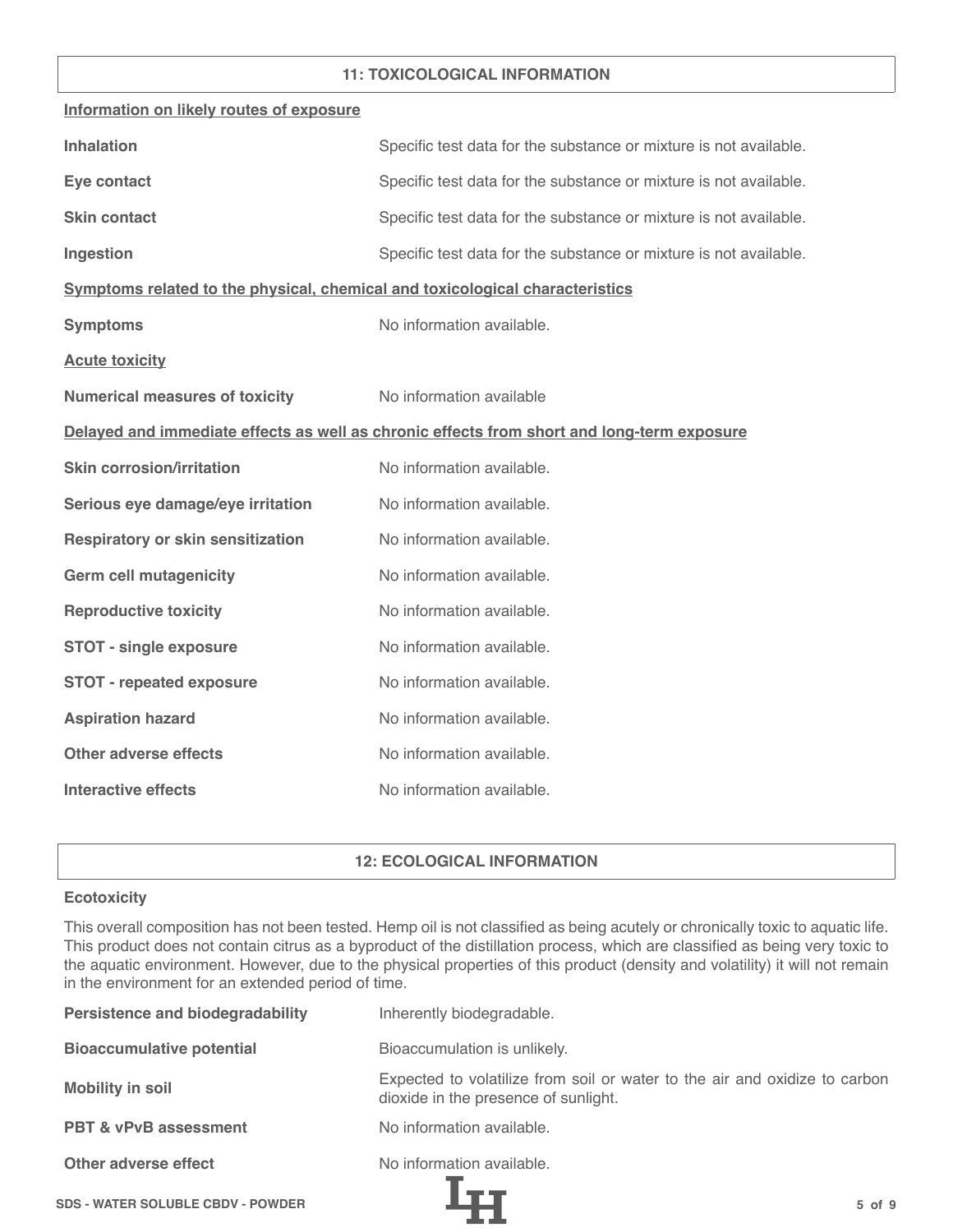## **13: DISPOSAL CONSIDERATIONS**

#### **Waste treatment methods**

| Waste from residues/unused products | Dispose of in accordance with local regulations. Dispose of waste in |
|-------------------------------------|----------------------------------------------------------------------|
|                                     | accordance with environmental legislation.                           |
|                                     |                                                                      |

**Contaminated packaging The Contaminated packaging Containers.** 

# **14: TRANSPORT INFORMATION**

| <b>DOT</b>  | Not regulated. |
|-------------|----------------|
| <b>TDG</b>  | Not regulated. |
| <b>MEX</b>  | Not regulated. |
| ICAO (air)  | Not regulated. |
| <b>IATA</b> | Not regulated. |
| <b>IMDG</b> | Not regulated. |
| <b>RID</b>  | Not regulated. |
| <b>ADR</b>  | Not regulated. |
| <b>ADN</b>  | Not regulated. |

#### **15. REGULATORY INFORMATION**

#### **International inventories**

| <b>TSCA</b>     | No information available. |
|-----------------|---------------------------|
| <b>DSL/NDSL</b> | No information available. |
| <b>EINECS</b>   | No information available. |
| <b>ENCS</b>     | No information available. |
| <b>IECSC</b>    | No information available. |
| <b>KECL</b>     | No information available. |
| <b>PICCS</b>    | No information available. |
| <b>AICS</b>     | No information available. |

#### **U.S. Federal Regulations**

#### **2018 Farm Bill - Enacted**

"The term 'hemp' means the plant Cannabis sativa L. and any part of that plant, including the seeds thereof and all derivatives, extracts, cannabinoids, isomers, acids, salts, and salts of isomers, whether growing or not, with a delta-9 tetrahydrocannabinol concentration of not more than 0.3 percent on a dry weight basis."

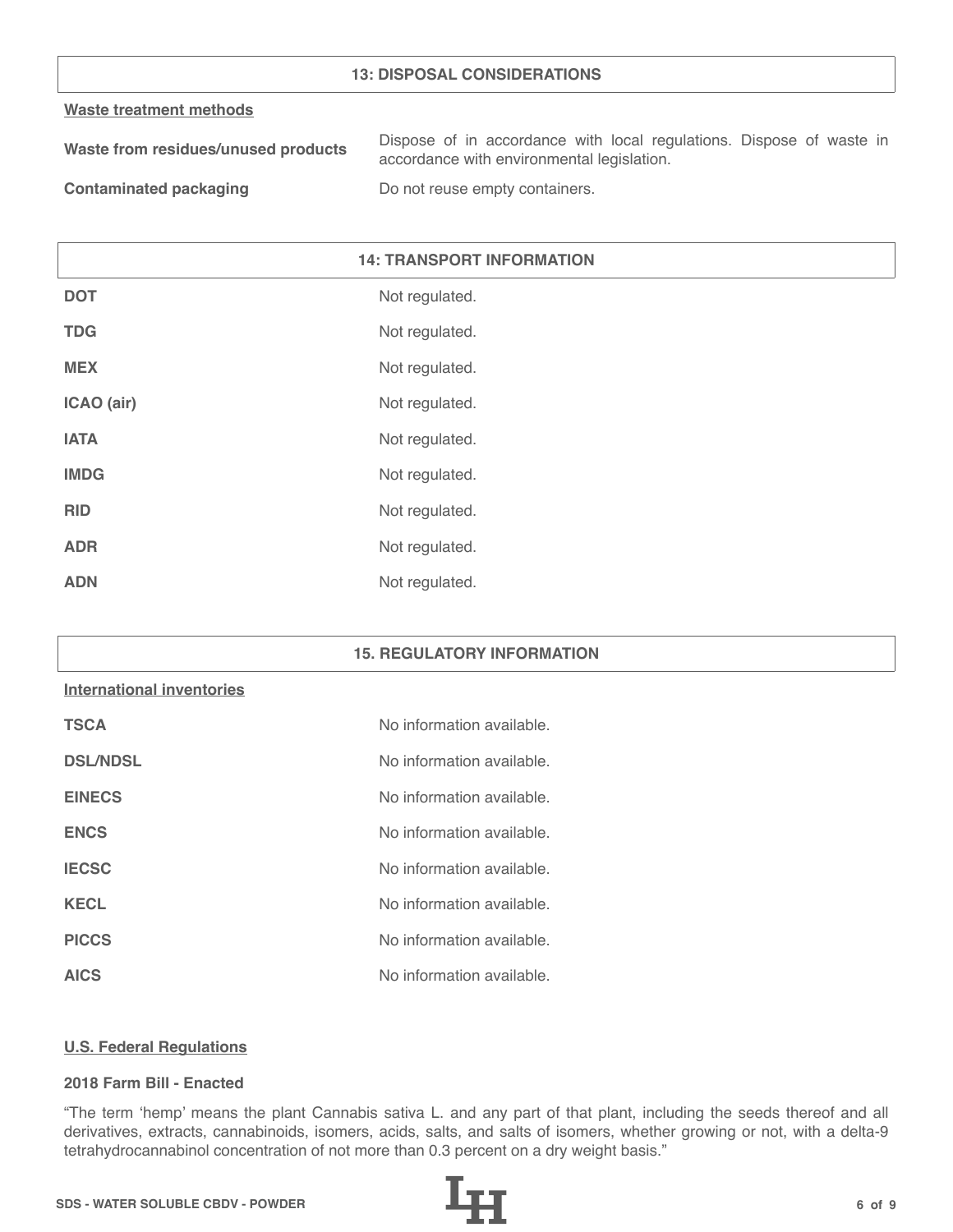## **SEC. 10114. Interstate Commerce**

(a) RULE OF CONSTRUCTION. - Nothing in this title or an amendment made by this title prohibits the interstate commerce of hemp (as defined in section 297A of the Agricultural Marketing Act of 1946 (as added by section 10113)) or hemp products.

(b) TRANSPORTATION OF HEMP AND HEMP PRODUCTS. - No State or Indian Tribe shall prohibit the transportation or shipment of hemp or hemp products produced in accordance with subtitle G of the Agricultural Marketing Act of 1946 (as added by section 10113) through the State or the territory of the Indian Tribe, as applicable.

# **CERCLA/SARA**

| CERCLA - Hazardous Substances and their<br>Reportable Quantities | None. |
|------------------------------------------------------------------|-------|
| Section 302 Extremely Hazardous<br>Substances and TPOs           | None. |
| Section 302 Extremely Hazardous<br>Substances and ROs            | None. |
| Section 313 - Chemical Category                                  | None. |
| Section 313 - Reporting de minimis                               | None. |
| <b>EPA Label Information</b>                                     |       |
|                                                                  |       |

| Pesticide registration number | Not applicable. |
|-------------------------------|-----------------|
|-------------------------------|-----------------|

#### **U.S. State Regulations**

| <b>Florida</b>  |          |
|-----------------|----------|
| <b>Statutes</b> | 581.217  |
| Rule            | 5K-4.034 |

#### **California Prop. 65**

# **Chemicals known to the State of California to cause cancer**

This product does not contain a chemical requiring a warning under California Prop. 65.

#### **Chemicals known to the State of California to cause reproductive toxicity**

This product does not contain a chemical requiring a warning under California Prop. 65.

| Carcinogen                          | Not listed. |
|-------------------------------------|-------------|
| Developmental Toxicity              | Not listed. |
| Male Reproductive Toxicity          | Not listed. |
| <b>Female Reproductive Toxicity</b> | Not listed. |

# **U.S. State Right-to-Know Regulations**

This product does not contain any substances regulated under applicable state right-to-know regulations.

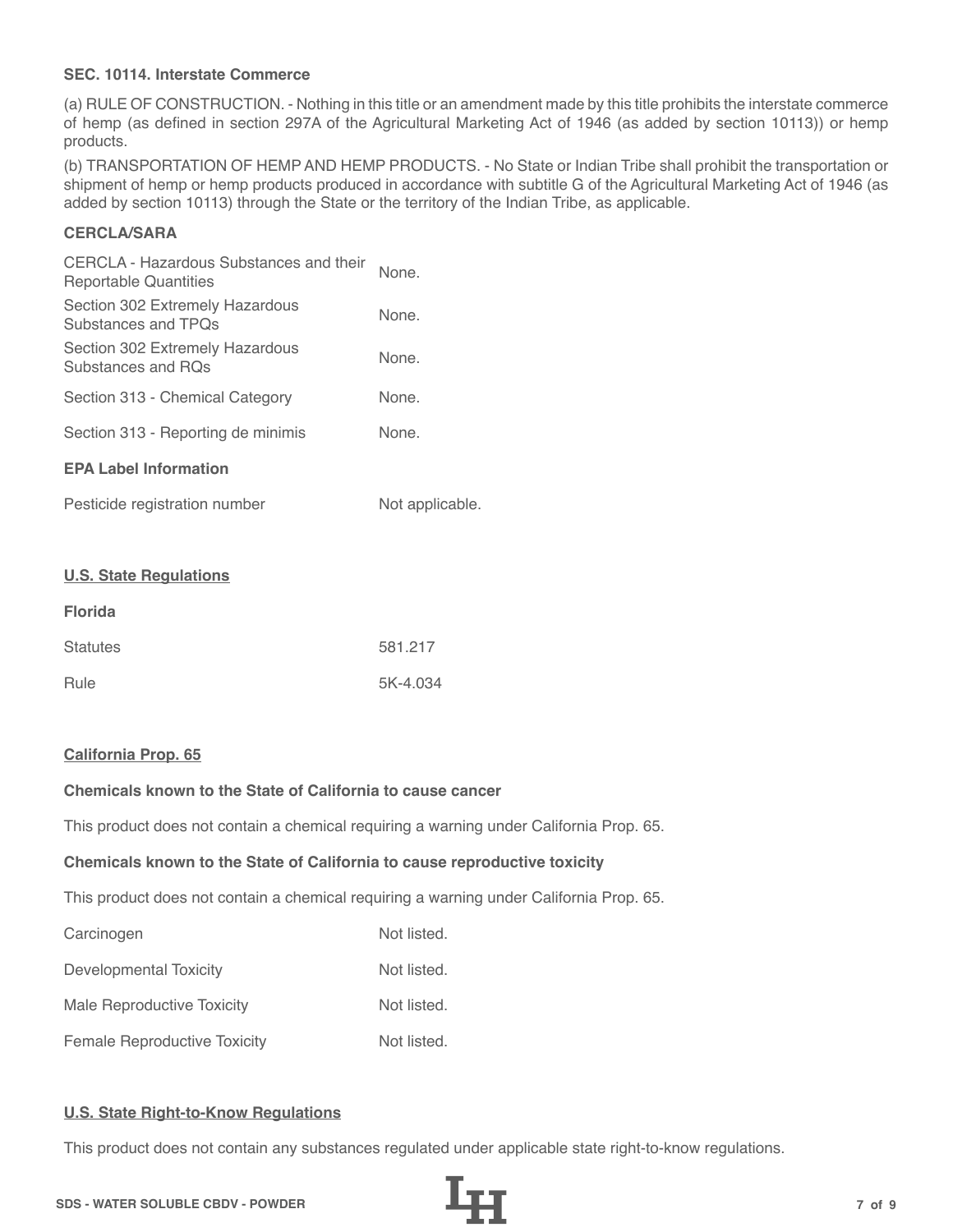## **16: OTHER INFORMATION**

| Key or legend to abbreviations and acronyms used in the safety data sheet |                                                                                        |  |
|---------------------------------------------------------------------------|----------------------------------------------------------------------------------------|--|
| <b>ACGIH</b>                                                              | American Conference of Governmental Industrial Hygienists                              |  |
| <b>ADR</b>                                                                | European Agreement concerning the International Carriage of Dangerous<br>Goods by Road |  |
| <b>AIHA</b>                                                               | American Industrial Hygiene Association                                                |  |
| <b>CAS</b>                                                                | <b>Chemical Abstracts Service</b>                                                      |  |
| <b>CFR</b>                                                                | United States Code of Federal Regulations                                              |  |
| <b>DOT</b>                                                                | United States Department of Transportation                                             |  |
| <b>DSL/NDSL</b>                                                           | Canadian Domestic Substances List/Non-Domestic Substances List                         |  |
| <b>ECHA</b>                                                               | European Chemicals Agency                                                              |  |
| <b>EINECS</b>                                                             | European Inventory of Existing Chemical Substances                                     |  |
| <b>ENCS</b>                                                               | Japan Existing and New Chemical Substances                                             |  |
| <b>FDA</b>                                                                | United States Food and Drug Administration                                             |  |
| <b>GHS</b>                                                                | Globally Harmonized System of Classification and Labeling of Chemicals                 |  |
| <b>GRAS</b>                                                               | Generally Recognized as Safe                                                           |  |
| <b>IARC</b>                                                               | International Agency for Research on Cancer                                            |  |
| <b>ICAO</b>                                                               | International Civil Aviation Organization                                              |  |
| <b>IECSC</b>                                                              | China Inventory of Existing Chemical Substances                                        |  |
| <b>IMDG</b>                                                               | International Maritime Code for Dangerous Goods                                        |  |
| <b>KECL</b>                                                               | Korean Existing and Evaluated Chemical Substances                                      |  |
| <b>NFPA</b>                                                               | <b>National Fire Protection Association</b>                                            |  |
| <b>NIOSH</b>                                                              | United States National Institute for Occupational Safety and Health                    |  |
| <b>NTP</b>                                                                | United States National Toxicology Program                                              |  |
| <b>OSHA</b>                                                               | United States Occupational Health and Safety Administration                            |  |
| <b>PICCS</b>                                                              | Philippines Inventory of Chemicals and Chemical Substances                             |  |
| <b>RID</b>                                                                | Regulations Concerning the International Transport of Dangerous Goods<br>by Rail       |  |
| <b>TWA</b>                                                                | <b>Time Weighted Average</b>                                                           |  |
| <b>TSCA</b>                                                               | United States Toxic Substances Control Act Section 8(b) Inventory                      |  |